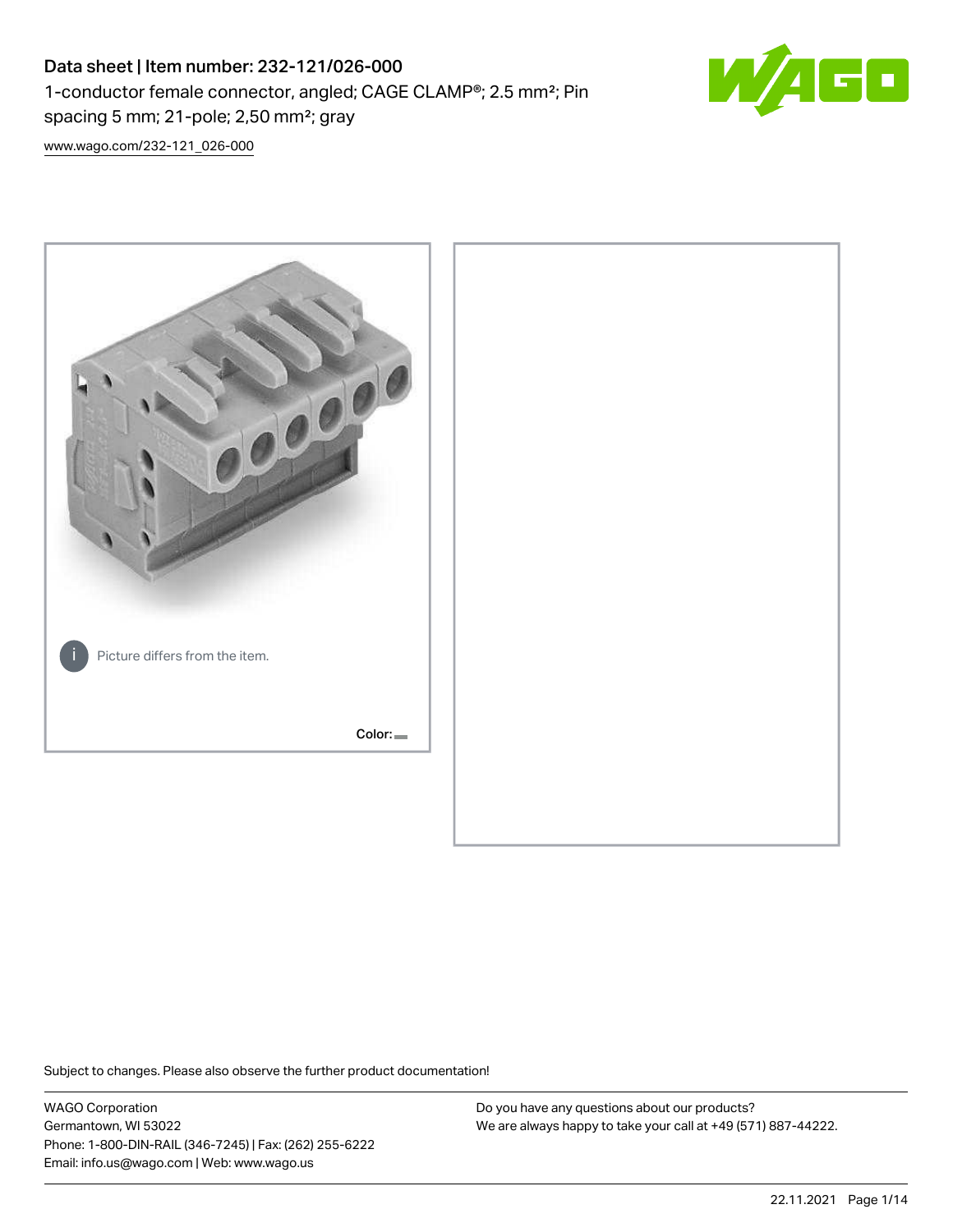

Dimensions in mm

 $L =$  (pole no. x pin spacing) + 1.5 mm + 0.9 mm

2- to 3-pole female connectors – one latch only

#### Item description

- **Universal connection for all conductor types**
- Easy cable pre-assembly and on-unit wiring via vertical and horizontal CAGE CLAMP<sup>®</sup> actuation  $\blacksquare$
- $\blacksquare$ Integrated test ports
- $\blacksquare$ With coding fingers

Subject to changes. Please also observe the further product documentation! Data

WAGO Corporation Germantown, WI 53022 Phone: 1-800-DIN-RAIL (346-7245) | Fax: (262) 255-6222 Email: info.us@wago.com | Web: www.wago.us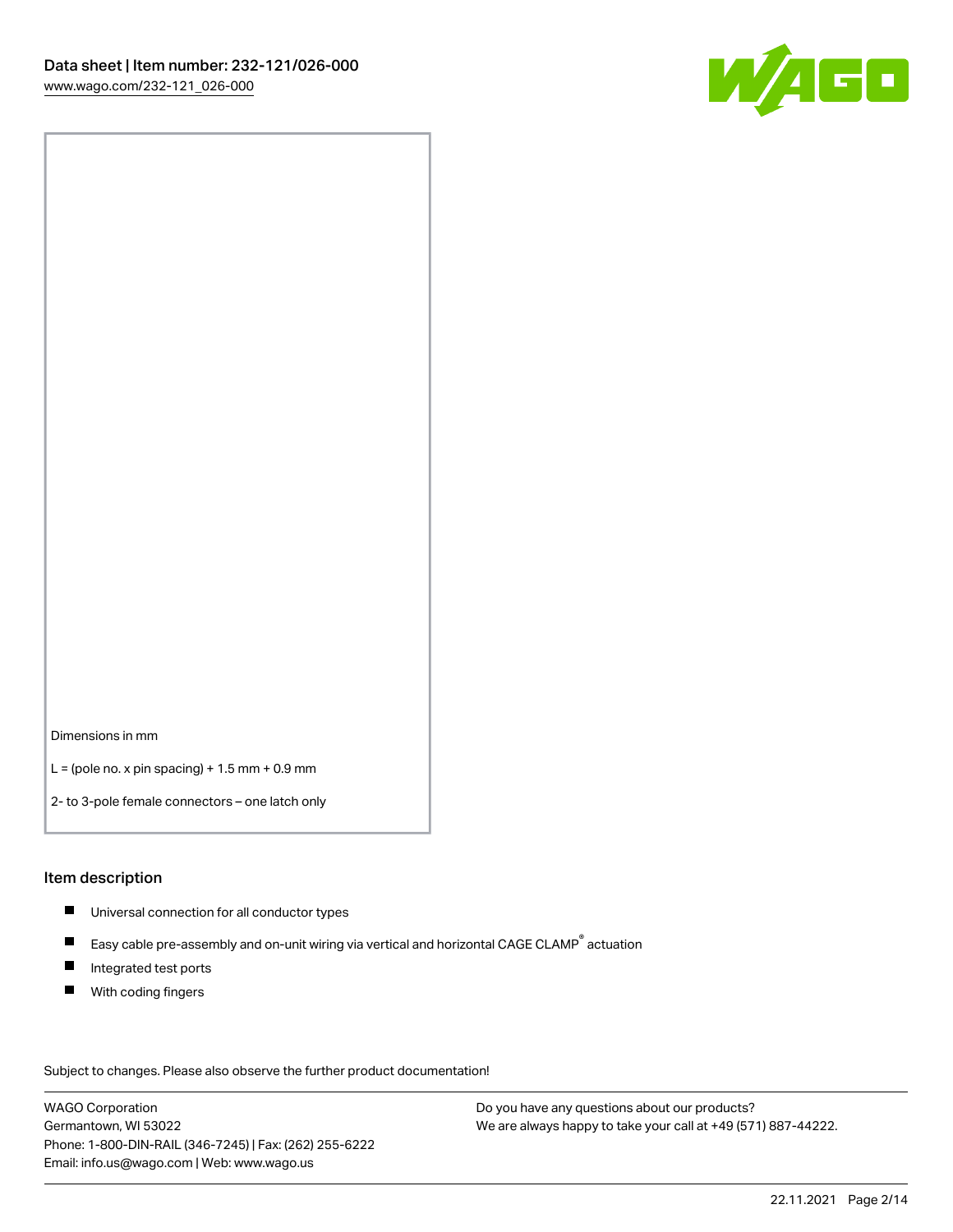

### Data Notes

| Safety information 1 | The MCS-MULTI CONNECTION SYSTEM includes connectors<br>without breaking capacity in accordance with DIN EN 61984. When<br>used as intended, these connectors must not be connected<br>/disconnected when live or under load. The circuit design should<br>ensure header pins, which can be touched, are not live when<br>unmated. |
|----------------------|-----------------------------------------------------------------------------------------------------------------------------------------------------------------------------------------------------------------------------------------------------------------------------------------------------------------------------------|
| Variants:            | Gold-plated or partially gold-plated contact surfaces<br>Other versions (or variants) can be requested from WAGO Sales or<br>configured at https://configurator.wago.com/                                                                                                                                                         |

### Electrical data

### IEC Approvals

| Ratings per                 | IEC/EN 60664-1                                                        |
|-----------------------------|-----------------------------------------------------------------------|
| Rated voltage (III / 3)     | 320 V                                                                 |
| Rated surge voltage (III/3) | 4 <sub>k</sub> V                                                      |
| Rated voltage (III/2)       | 320 V                                                                 |
| Rated surge voltage (III/2) | 4 <sub>k</sub> V                                                      |
| Nominal voltage (II/2)      | 630 V                                                                 |
| Rated surge voltage (II/2)  | 4 <sub>k</sub> V                                                      |
| Rated current               | 14A                                                                   |
| Legend (ratings)            | $(III / 2)$ $\triangle$ Overvoltage category III / Pollution degree 2 |

### UL Approvals

| Approvals per                  | UL 1059 |
|--------------------------------|---------|
| Rated voltage UL (Use Group B) | 300 V   |
| Rated current UL (Use Group B) | 15 A    |
| Rated voltage UL (Use Group D) | 300 V   |
| Rated current UL (Use Group D) | 10 A    |

# Ratings per UL

| Rated voltage UL 1977 | 300 V |
|-----------------------|-------|
| Rated current UL 1977 |       |

#### CSA Approvals

Approvals per CSA

Subject to changes. Please also observe the further product documentation!

| <b>WAGO Corporation</b>                                | Do you have any questions about our products?                 |
|--------------------------------------------------------|---------------------------------------------------------------|
| Germantown, WI 53022                                   | We are always happy to take your call at +49 (571) 887-44222. |
| Phone: 1-800-DIN-RAIL (346-7245)   Fax: (262) 255-6222 |                                                               |
| Email: info.us@wago.com   Web: www.wago.us             |                                                               |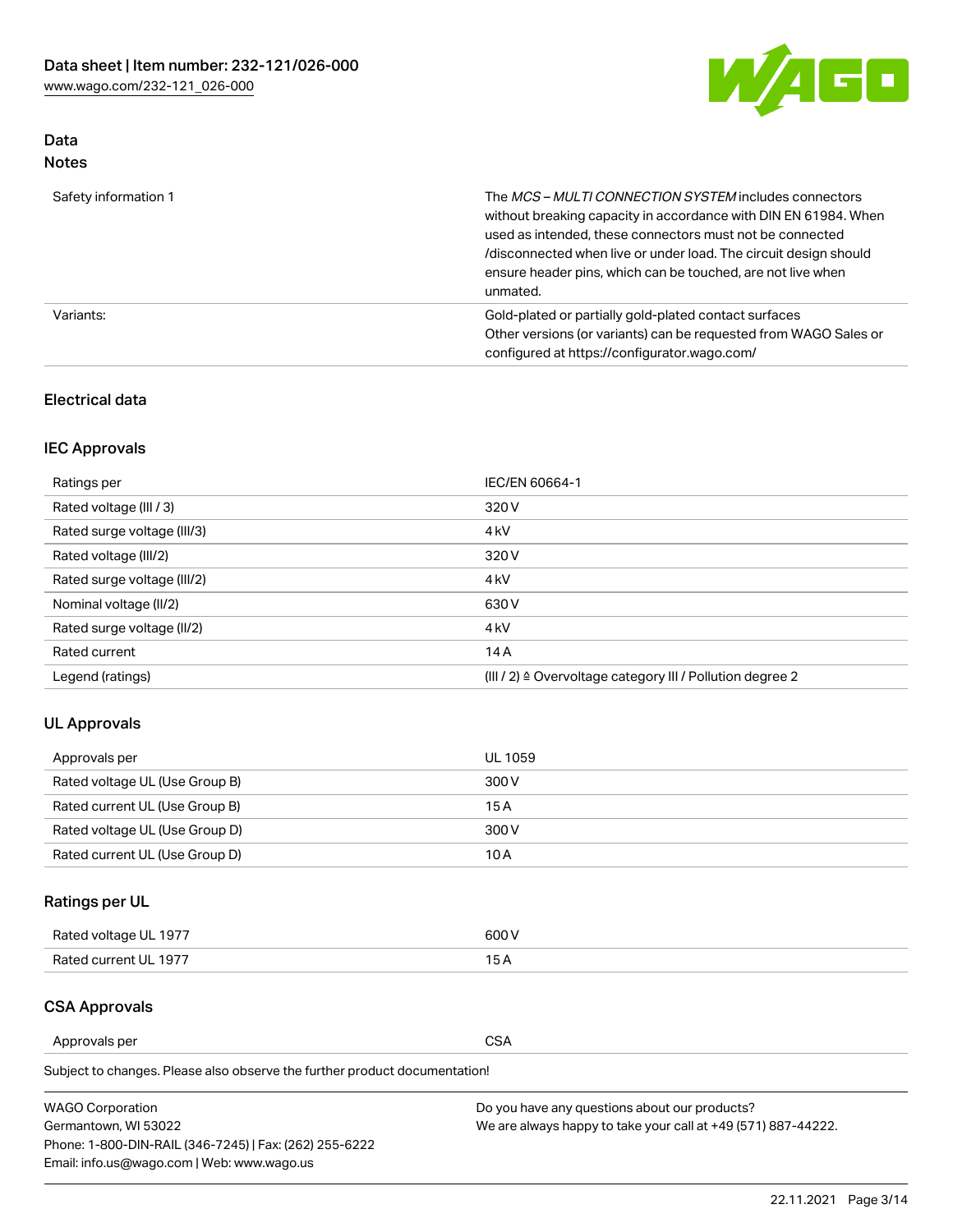[www.wago.com/232-121\\_026-000](http://www.wago.com/232-121_026-000)



| Rated voltage CSA (Use Group B) | 300 V |
|---------------------------------|-------|
| Rated current CSA (Use Group B) | 15 A  |
| Rated voltage CSA (Use Group D) | 300 V |
| Rated current CSA (Use Group D) | 10 A  |

### Connection data

| Total number of connection points |  |
|-----------------------------------|--|
| Total number of potentials        |  |
| Number of connection types        |  |
| Number of levels                  |  |

#### Connection 1

| Connection technology                             | CAGE CLAMP®                            |
|---------------------------------------------------|----------------------------------------|
| Actuation type                                    | Operating tool                         |
| Solid conductor                                   | $0.082.5$ mm <sup>2</sup> / 28  12 AWG |
| Fine-stranded conductor                           | $0.082.5$ mm <sup>2</sup> / 28  12 AWG |
| Fine-stranded conductor; with insulated ferrule   | $0.251.5$ mm <sup>2</sup>              |
| Fine-stranded conductor; with uninsulated ferrule | $0.252.5$ mm <sup>2</sup>              |
| Strip length                                      | $89$ mm $/ 0.310.35$ inch              |
| Number of poles                                   | 21                                     |
| Conductor entry direction to mating direction     | 270°                                   |

### Physical data

| Pin spacing | 5 mm / 0.197 inch     |
|-------------|-----------------------|
| Width       | 107.4 mm / 4.228 inch |
| Height      | 23.9 mm / 0.941 inch  |
| Depth       | 22.75 mm / 0.896 inch |

### Mechanical data

| --<br>Design | angled<br>. . |
|--------------|---------------|
|              |               |

### Plug-in connection

| Contact type (pluggable connector) | Female connector/socket |
|------------------------------------|-------------------------|
| Connector (connection type)        | for conductor           |
| Mismating protection               | No.                     |
| Locking of plug-in connection      | Without                 |

Subject to changes. Please also observe the further product documentation!

| <b>WAGO Corporation</b>                                | Do you have any questions about our products?                 |
|--------------------------------------------------------|---------------------------------------------------------------|
| Germantown, WI 53022                                   | We are always happy to take your call at +49 (571) 887-44222. |
| Phone: 1-800-DIN-RAIL (346-7245)   Fax: (262) 255-6222 |                                                               |
| Email: info.us@wago.com   Web: www.wago.us             |                                                               |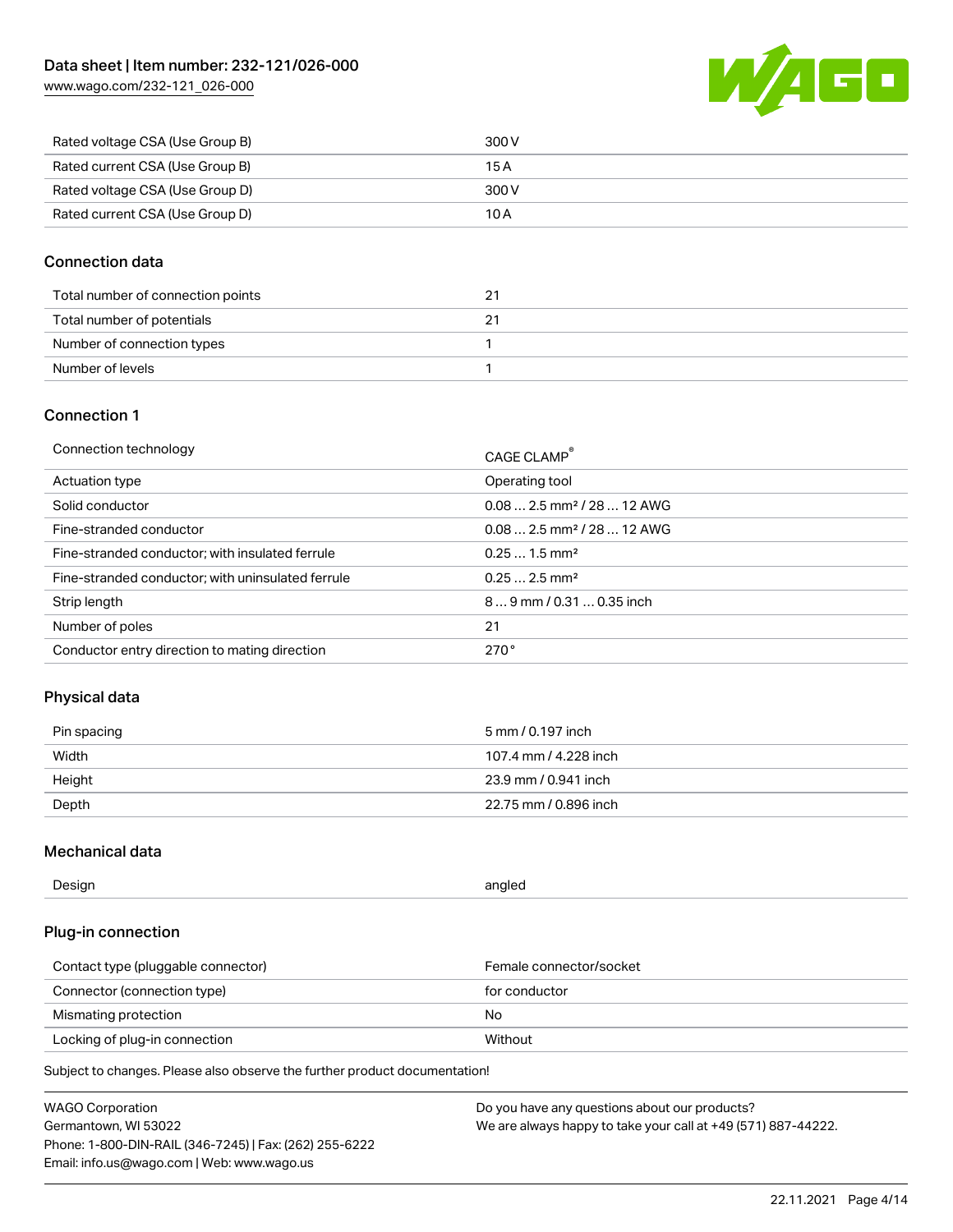

### Material data

| Color                       | gray                              |
|-----------------------------|-----------------------------------|
| Material group              |                                   |
| Insulation material         | Polyamide (PA66)                  |
| Flammability class per UL94 | V <sub>0</sub>                    |
| Clamping spring material    | Chrome nickel spring steel (CrNi) |
| Contact material            | Copper alloy                      |
| Contact plating             | tin-plated                        |
| Fire load                   | 0.635 MJ                          |
| Weight                      | 39.1 <sub>g</sub>                 |

# Environmental requirements

| Limit temperature range<br>.<br>$\blacksquare$ . The contract of the contract of the contract of the contract of the contract of the contract of the contract of the contract of the contract of the contract of the contract of the contract of the contract of the | . +85 °Ր<br>-60 |
|----------------------------------------------------------------------------------------------------------------------------------------------------------------------------------------------------------------------------------------------------------------------|-----------------|
|----------------------------------------------------------------------------------------------------------------------------------------------------------------------------------------------------------------------------------------------------------------------|-----------------|

#### Commercial data

| Product Group         | 3 (Multi Conn. System) |
|-----------------------|------------------------|
| PU (SPU)              | 10 Stück               |
| Packaging type        | box                    |
| Country of origin     | PL                     |
| <b>GTIN</b>           | 4044918384292          |
| Customs tariff number | 8536694040             |

# Approvals / Certificates

### Country specific Approvals

| Logo | Approval                                            | <b>Additional Approval Text</b> | Certificate<br>name |
|------|-----------------------------------------------------|---------------------------------|---------------------|
|      | CВ<br><b>DEKRA Certification B.V.</b>               | IEC 61984                       | NL-39756            |
|      | <b>CSA</b><br><b>DEKRA Certification B.V.</b>       | C <sub>22.2</sub>               | 1466354             |
| EMA  | <b>KEMA/KEUR</b><br><b>DEKRA Certification B.V.</b> | EN 61984                        | 2190761.01          |

#### Ship Approvals

Subject to changes. Please also observe the further product documentation!

| <b>WAGO Corporation</b>                                | Do you have any questions about our products?                 |
|--------------------------------------------------------|---------------------------------------------------------------|
| Germantown, WI 53022                                   | We are always happy to take your call at +49 (571) 887-44222. |
| Phone: 1-800-DIN-RAIL (346-7245)   Fax: (262) 255-6222 |                                                               |
| Email: info.us@wago.com   Web: www.wago.us             |                                                               |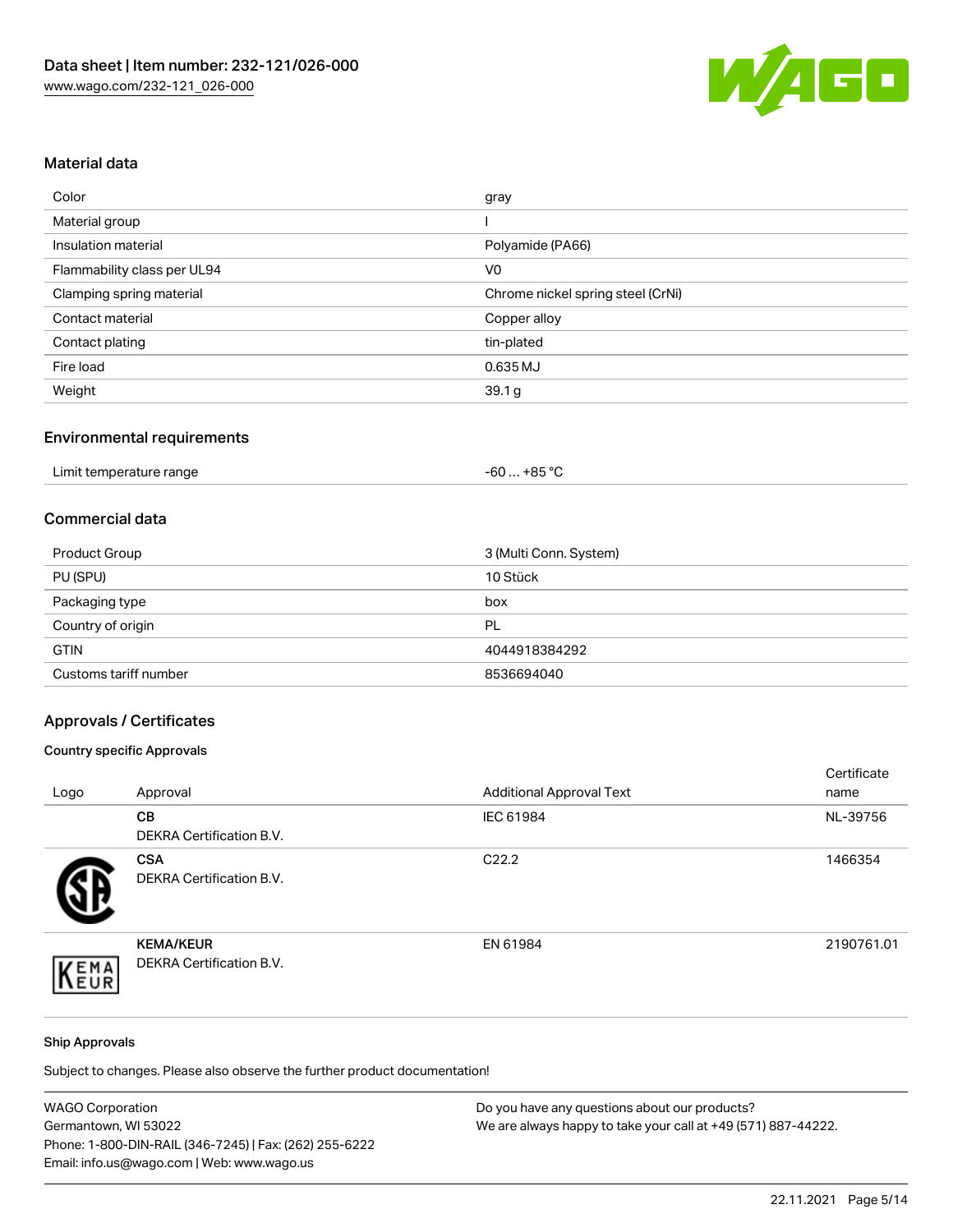

| Logo                                 | Approval                                                                                                        | <b>Additional Approval Text</b> | Certificate<br>name                 |  |
|--------------------------------------|-----------------------------------------------------------------------------------------------------------------|---------------------------------|-------------------------------------|--|
| ABS                                  | <b>ABS</b><br>American Bureau of Shipping                                                                       |                                 | $19 -$<br>HG15869876-<br><b>PDA</b> |  |
|                                      | <b>BV</b><br>Bureau Veritas S.A.                                                                                | <b>IEC 60998</b>                | 11915/D0 BV                         |  |
|                                      | <b>DNV GL</b><br>Det Norske Veritas, Germanischer Lloyd                                                         |                                 | TAE 000016Z                         |  |
| <b>UL-Approvals</b>                  |                                                                                                                 |                                 |                                     |  |
| Logo                                 | Approval                                                                                                        | <b>Additional Approval Text</b> | Certificate<br>name                 |  |
|                                      | UL<br>Underwriters Laboratories Inc.                                                                            | UL 1059                         | E45172                              |  |
|                                      | <b>UR</b><br>Underwriters Laboratories Inc.                                                                     | <b>UL 1977</b>                  | E45171                              |  |
| Counterpart                          |                                                                                                                 |                                 |                                     |  |
|                                      | Item no.231-621<br>Male connector; 21-pole; Pin spacing 5 mm; gray                                              |                                 | www.wago.com/231-621                |  |
|                                      | Item no.231-451/001-000<br>Male header; 21-pole; THT; 1.0 x 1.0 mm solder pin; angled; pin spacing 5 mm; gray   |                                 | www.wago.com/231-451/001-000        |  |
|                                      | Item no.231-151/001-000<br>Male header; 21-pole; THT; 1.0 x 1.0 mm solder pin; straight; pin spacing 5 mm; gray |                                 | www.wago.com/231-151/001-000        |  |
| <b>Optional accessories</b><br>Cover |                                                                                                                 |                                 |                                     |  |
| Cover                                |                                                                                                                 |                                 |                                     |  |
|                                      | Subject to changes. Please also observe the further product documentation!                                      |                                 |                                     |  |

WAGO Corporation Germantown, WI 53022 Phone: 1-800-DIN-RAIL (346-7245) | Fax: (262) 255-6222 Email: info.us@wago.com | Web: www.wago.us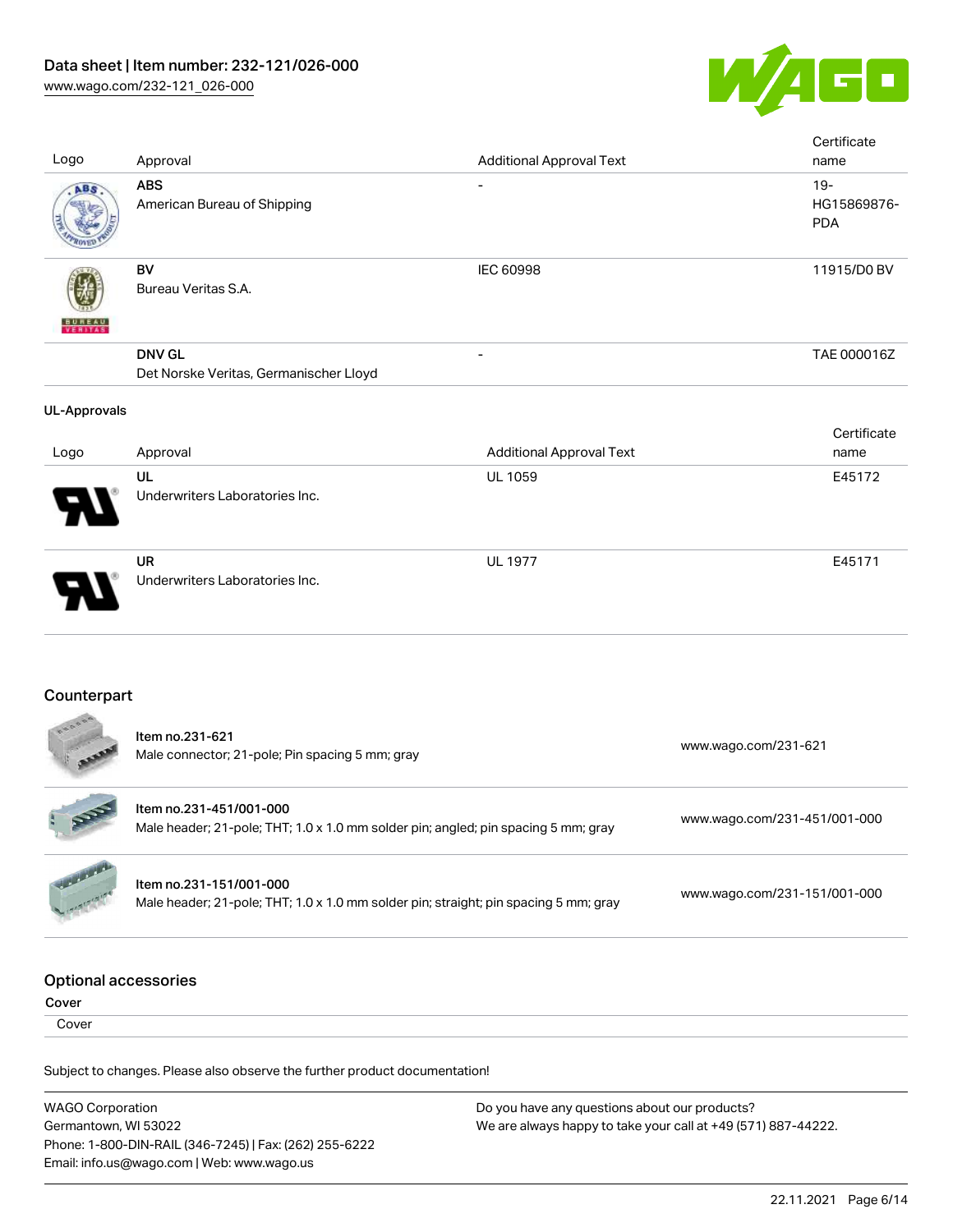[www.wago.com/232-121\\_026-000](http://www.wago.com/232-121_026-000)



|                     | Item no.: 231-668<br>Lockout caps; for covering unused clamping units; gray                             | www.wago.com/231-668 |
|---------------------|---------------------------------------------------------------------------------------------------------|----------------------|
| Marking accessories |                                                                                                         |                      |
| Marking strip       |                                                                                                         |                      |
|                     | Item no.: 210-331/500-103                                                                               | www.wago.com/210-331 |
|                     | Marking strips; as a DIN A4 sheet; MARKED; 1-12 (300x); Height of marker strip: 2.3 mm/0.091 in; Strip  | /500-103             |
|                     | length 182 mm; Horizontal marking; Self-adhesive; white                                                 |                      |
|                     | Item no.: 210-331/500-104                                                                               | www.wago.com/210-331 |
|                     | Marking strips; as a DIN A4 sheet; MARKED; 13-24 (300x); Height of marker strip: 2.3 mm/0.091 in; Strip | /500-104             |
|                     | length 182 mm; Horizontal marking; Self-adhesive; white                                                 |                      |
|                     | Item no.: 210-332/500-202                                                                               | www.wago.com/210-332 |
|                     | Marking strips; as a DIN A4 sheet; MARKED; 1-16 (160x); Height of marker strip: 3 mm; Strip length 182  | /500-202             |
|                     | mm; Horizontal marking; Self-adhesive; white                                                            |                      |
|                     | Item no.: 210-332/500-206                                                                               | www.wago.com/210-332 |
|                     | Marking strips; as a DIN A4 sheet; MARKED; 33-48 (160x); Height of marker strip: 3 mm; Strip length     | /500-206             |
|                     | 182 mm; Horizontal marking; Self-adhesive; white                                                        |                      |
|                     | Item no.: 210-332/500-205                                                                               | www.wago.com/210-332 |
|                     | Marking strips; as a DIN A4 sheet; MARKED; 1-32 (80x); Height of marker strip: 3 mm; Strip length 182   | /500-205             |
|                     | mm; Horizontal marking; Self-adhesive; white                                                            |                      |
|                     | Item no.: 210-332/500-204                                                                               | www.wago.com/210-332 |
|                     | Marking strips; as a DIN A4 sheet; MARKED; 17-32 (160x); Height of marker strip: 3 mm; Strip length     | /500-204             |
|                     | 182 mm; Horizontal marking; Self-adhesive; white                                                        |                      |
| Jumpers             |                                                                                                         |                      |
| Jumper              |                                                                                                         |                      |
|                     | Item no.: 231-905                                                                                       | www.wago.com/231-905 |
|                     | Jumper; for conductor entry; 5-way; insulated; gray                                                     |                      |
|                     | Item no.: 231-903                                                                                       |                      |
|                     | Jumper; for conductor entry; 3-way; insulated; gray                                                     | www.wago.com/231-903 |
|                     | Item no.: 231-907                                                                                       |                      |
|                     | Jumper; for conductor entry; 7-way; insulated; gray                                                     | www.wago.com/231-907 |
|                     | ltem no.: 231-910                                                                                       |                      |
|                     | Jumper; for conductor entry; 10-way; insulated; gray                                                    | www.wago.com/231-910 |
|                     |                                                                                                         |                      |
|                     | Item no.: 231-902<br>Jumper; for conductor entry; 2-way; insulated; gray                                | www.wago.com/231-902 |
|                     |                                                                                                         |                      |
| Tools               |                                                                                                         |                      |
| Operating tool      |                                                                                                         |                      |
|                     | Item no.: 209-130                                                                                       | www.wago.com/209-130 |
|                     | Operating tool; suitable for 264, 280 and 281 Series; 1-way; of insulating material; white              |                      |
|                     | Item no.: 231-159                                                                                       |                      |
|                     |                                                                                                         |                      |
|                     | Subject to changes. Please also observe the further product documentation!                              |                      |
|                     |                                                                                                         |                      |

WAGO Corporation Germantown, WI 53022 Phone: 1-800-DIN-RAIL (346-7245) | Fax: (262) 255-6222 Email: info.us@wago.com | Web: www.wago.us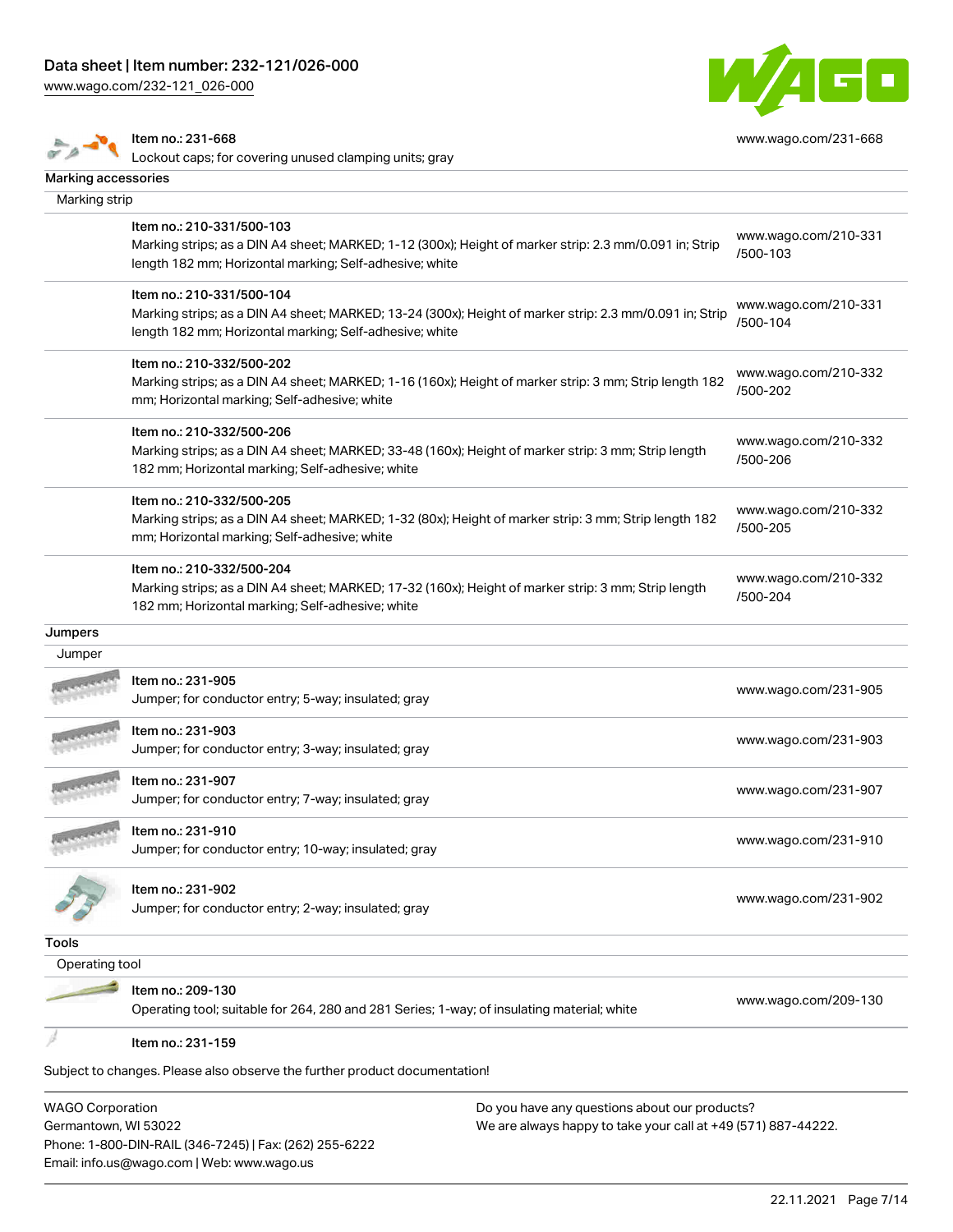

Operating tool; natural [www.wago.com/231-159](http://www.wago.com/231-159)

|                          | Item no.: 231-231<br>Combination operating tool; red                                            | www.wago.com/231-231 |
|--------------------------|-------------------------------------------------------------------------------------------------|----------------------|
|                          | Item no.: 231-131<br>Operating tool; made of insulating material; 1-way; loose; white           | www.wago.com/231-131 |
|                          | Item no.: 231-291<br>Operating tool; made of insulating material; 1-way; loose; red             | www.wago.com/231-291 |
|                          | Item no.: 280-432<br>Operating tool; made of insulating material; 2-way; white                  | www.wago.com/280-432 |
|                          | Item no.: 280-434<br>Operating tool; made of insulating material; 4-way                         | www.wago.com/280-434 |
|                          | Item no.: 280-437<br>Operating tool; made of insulating material; 7-way                         | www.wago.com/280-437 |
|                          | Item no.: 280-440<br>Operating tool; made of insulating material; 10-way                        | www.wago.com/280-440 |
|                          | Item no.: 280-435<br>Operating tool; made of insulating material; 5-way; gray                   | www.wago.com/280-435 |
|                          | Item no.: 280-436<br>Operating tool; made of insulating material; 6-way                         | www.wago.com/280-436 |
|                          | Item no.: 280-438<br>Operating tool; made of insulating material; 8-way                         | www.wago.com/280-438 |
|                          | Item no.: 280-433<br>Operating tool; made of insulating material; 3-way                         | www.wago.com/280-433 |
| <b>Insulations stops</b> |                                                                                                 |                      |
| Insulation stop          |                                                                                                 |                      |
| LEEEE                    | Item no.: 231-672<br>Insulation stop; 0.75 - 1 mm <sup>2</sup> ; dark gray                      | www.wago.com/231-672 |
|                          | Item no.: 231-670<br>Insulation stop; 0.08-0.2 mm <sup>2</sup> / 0.2 mm <sup>2</sup> "s"; white | www.wago.com/231-670 |

Subject to changes. Please also observe the further product documentation!

WAGO Corporation Germantown, WI 53022 Phone: 1-800-DIN-RAIL (346-7245) | Fax: (262) 255-6222 Email: info.us@wago.com | Web: www.wago.us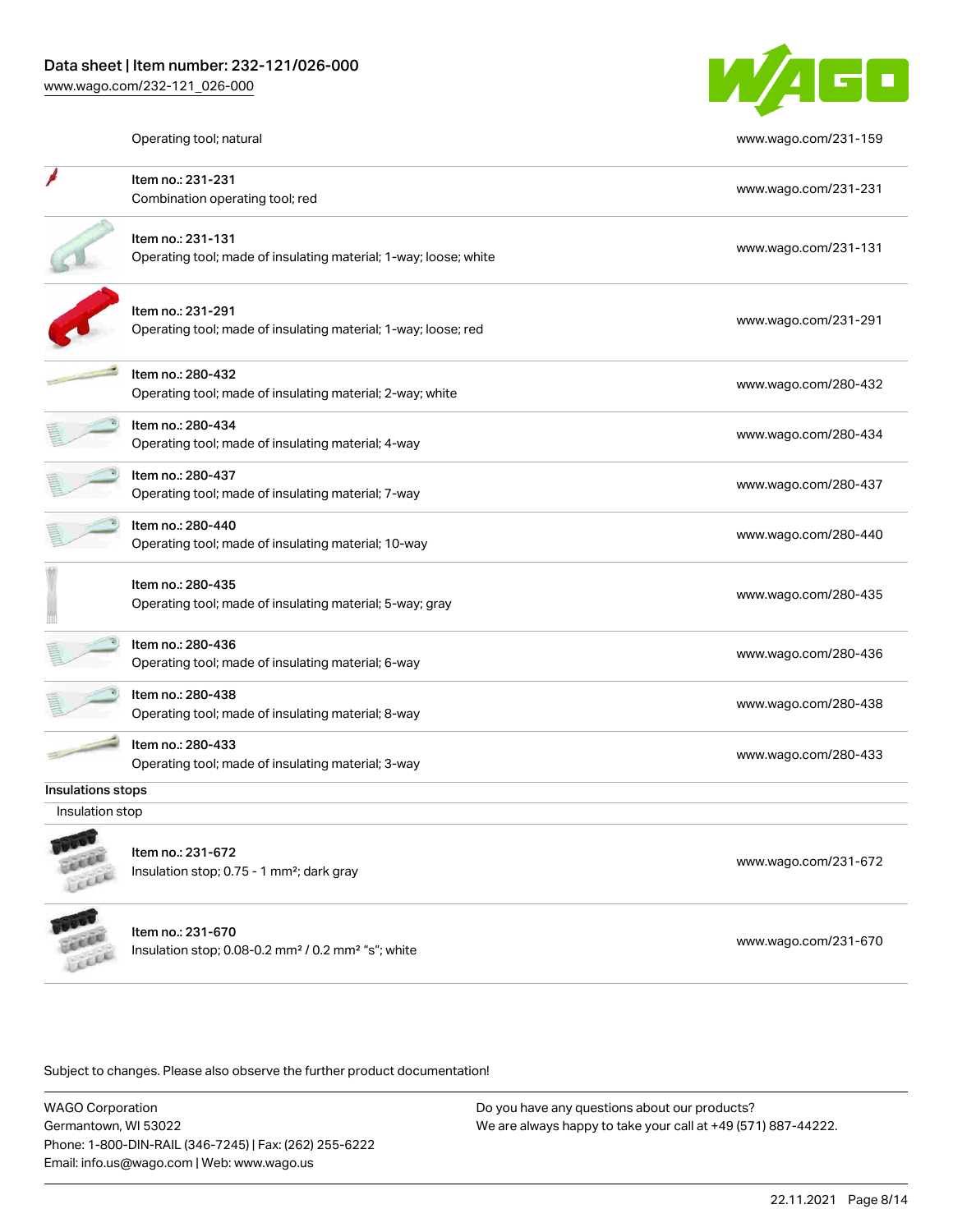

[www.wago.com/231-671](http://www.wago.com/231-671)

**COLUM** Cocca Item no.: 231-671 Insulation stop; 0.25 - 0.5 mm²; light gray

| <b>Ferrules</b> |                                                                                                                                                                                    |                      |
|-----------------|------------------------------------------------------------------------------------------------------------------------------------------------------------------------------------|----------------------|
| Ferrule         |                                                                                                                                                                                    |                      |
|                 | Item no.: 216-101<br>Ferrule; Sleeve for 0.5 mm <sup>2</sup> / AWG 22; uninsulated; electro-tin plated; silver-colored                                                             | www.wago.com/216-101 |
|                 | Item no.: 216-104<br>Ferrule; Sleeve for 1.5 mm <sup>2</sup> / AWG 16; uninsulated; electro-tin plated; silver-colored                                                             | www.wago.com/216-104 |
|                 | Item no.: 216-106<br>Ferrule; Sleeve for 2.5 mm <sup>2</sup> / AWG 14; uninsulated; electro-tin plated; silver-colored                                                             | www.wago.com/216-106 |
|                 | Item no.: 216-102<br>Ferrule; Sleeve for 0.75 mm <sup>2</sup> / AWG 20; uninsulated; electro-tin plated; silver-colored                                                            | www.wago.com/216-102 |
|                 | Item no.: 216-103<br>Ferrule; Sleeve for 1 mm <sup>2</sup> / AWG 18; uninsulated; electro-tin plated                                                                               | www.wago.com/216-103 |
|                 | Item no.: 216-123<br>Ferrule; Sleeve for 1 mm <sup>2</sup> / AWG 18; uninsulated; electro-tin plated; silver-colored                                                               | www.wago.com/216-123 |
|                 | Item no.: 216-122<br>Ferrule; Sleeve for 0.75 mm <sup>2</sup> / AWG 20; uninsulated; electro-tin plated; silver-colored                                                            | www.wago.com/216-122 |
|                 | Item no.: 216-124<br>Ferrule; Sleeve for 1.5 mm <sup>2</sup> / AWG 16; uninsulated; electro-tin plated                                                                             | www.wago.com/216-124 |
|                 | Item no.: 216-142<br>Ferrule; Sleeve for 0.75 mm <sup>2</sup> / 18 AWG; uninsulated; electro-tin plated; electrolytic copper; gastight<br>crimped; acc. to DIN 46228, Part 1/08.92 | www.wago.com/216-142 |
|                 | Item no.: 216-132<br>Ferrule; Sleeve for 0.34 mm <sup>2</sup> / AWG 24; uninsulated; electro-tin plated                                                                            | www.wago.com/216-132 |
|                 | Item no.: 216-121<br>Ferrule; Sleeve for 0.5 mm <sup>2</sup> / AWG 22; uninsulated; electro-tin plated; silver-colored                                                             | www.wago.com/216-121 |
|                 | Item no.: 216-143<br>Ferrule; Sleeve for 1 mm <sup>2</sup> / AWG 18; uninsulated; electro-tin plated; electrolytic copper; gastight<br>crimped; acc. to DIN 46228, Part 1/08.92    | www.wago.com/216-143 |
|                 | Item no.: 216-131<br>Ferrule; Sleeve for 0.25 mm <sup>2</sup> / AWG 24; uninsulated; electro-tin plated; silver-colored                                                            | www.wago.com/216-131 |
|                 | Item no.: 216-141<br>Ferrule; Sleeve for 0.5 mm <sup>2</sup> / 20 AWG; uninsulated; electro-tin plated; electrolytic copper; gastight<br>crimped; acc. to DIN 46228, Part 1/08.92  | www.wago.com/216-141 |
|                 | Item no.: 216-152<br>Ferrule; Sleeve for 0.34 mm <sup>2</sup> / AWG 24; uninsulated; electro-tin plated                                                                            | www.wago.com/216-152 |

Subject to changes. Please also observe the further product documentation!

| <b>WAGO Corporation</b>                                | Do you hay |
|--------------------------------------------------------|------------|
| Germantown, WI 53022                                   | We are alw |
| Phone: 1-800-DIN-RAIL (346-7245)   Fax: (262) 255-6222 |            |
| Email: info.us@wago.com   Web: www.wago.us             |            |

e any questions about our products? ays happy to take your call at +49 (571) 887-44222.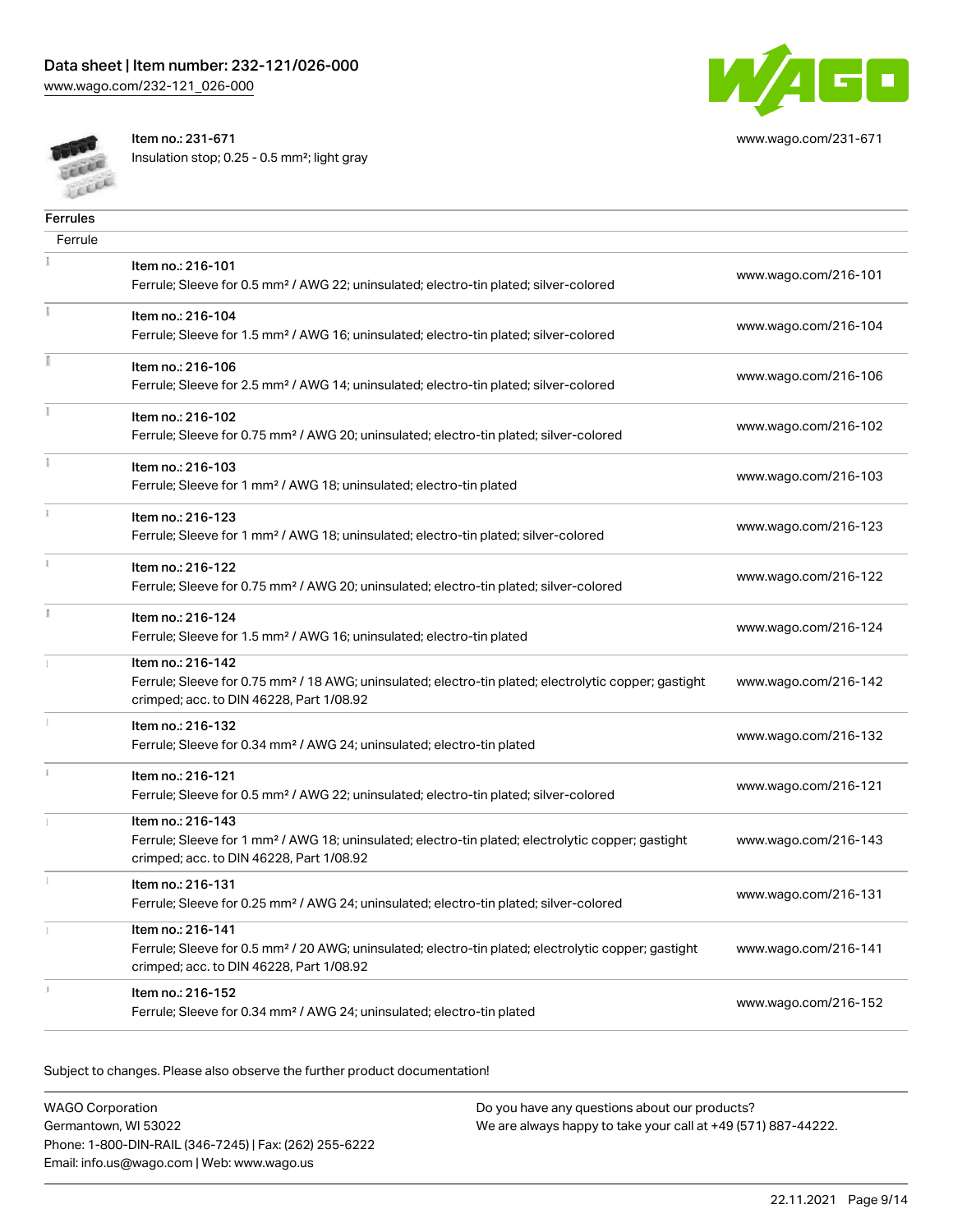### Data sheet | Item number: 232-121/026-000

[www.wago.com/232-121\\_026-000](http://www.wago.com/232-121_026-000)



|   | Item no.: 216-203<br>Ferrule; Sleeve for 1 mm <sup>2</sup> / AWG 18; insulated; electro-tin plated; red                                                                                                 | www.wago.com/216-203 |
|---|---------------------------------------------------------------------------------------------------------------------------------------------------------------------------------------------------------|----------------------|
|   | Item no.: 216-202<br>Ferrule; Sleeve for 0.75 mm <sup>2</sup> / 18 AWG; insulated; electro-tin plated; gray                                                                                             | www.wago.com/216-202 |
|   | Item no.: 216-151<br>Ferrule; Sleeve for 0.25 mm <sup>2</sup> / AWG 24; uninsulated; electro-tin plated                                                                                                 | www.wago.com/216-151 |
|   | Item no.: 216-204<br>Ferrule; Sleeve for 1.5 mm <sup>2</sup> / AWG 16; insulated; electro-tin plated; black                                                                                             | www.wago.com/216-204 |
|   | Item no.: 216-144<br>Ferrule; Sleeve for 1.5 mm <sup>2</sup> / AWG 16; uninsulated; electro-tin plated; electrolytic copper; gastight<br>crimped; acc. to DIN 46228, Part 1/08.92; silver-colored       | www.wago.com/216-144 |
|   | Item no.: 216-201<br>Ferrule; Sleeve for 0.5 mm <sup>2</sup> / 20 AWG; insulated; electro-tin plated; white                                                                                             | www.wago.com/216-201 |
|   | Item no.: 216-223<br>Ferrule; Sleeve for 1 mm <sup>2</sup> / AWG 18; insulated; electro-tin plated; red                                                                                                 | www.wago.com/216-223 |
|   | Item no.: 216-241<br>Ferrule; Sleeve for 0.5 mm <sup>2</sup> / 20 AWG; insulated; electro-tin plated; electrolytic copper; gastight<br>crimped; acc. to DIN 46228, Part 4/09.90; white                  | www.wago.com/216-241 |
|   | Item no.: 216-242<br>Ferrule; Sleeve for 0.75 mm <sup>2</sup> / 18 AWG; insulated; electro-tin plated; electrolytic copper; gastight<br>crimped; acc. to DIN 46228, Part 4/09.90; gray                  | www.wago.com/216-242 |
|   | Item no.: 216-222<br>Ferrule; Sleeve for 0.75 mm <sup>2</sup> / 18 AWG; insulated; electro-tin plated; gray                                                                                             | www.wago.com/216-222 |
|   | Item no.: 216-221<br>Ferrule; Sleeve for 0.5 mm <sup>2</sup> / 20 AWG; insulated; electro-tin plated; white                                                                                             | www.wago.com/216-221 |
|   | Item no.: 216-224<br>Ferrule; Sleeve for 1.5 mm <sup>2</sup> / AWG 16; insulated; electro-tin plated; black                                                                                             | www.wago.com/216-224 |
|   | Item no.: 216-243<br>Ferrule; Sleeve for 1 mm <sup>2</sup> / AWG 18; insulated; electro-tin plated; electrolytic copper; gastight crimped; www.wago.com/216-243<br>acc. to DIN 46228, Part 4/09.90; red |                      |
|   | Item no.: 216-244<br>Ferrule; Sleeve for 1.5 mm <sup>2</sup> / AWG 16; insulated; electro-tin plated; electrolytic copper; gastight<br>crimped; acc. to DIN 46228, Part 4/09.90; black                  | www.wago.com/216-244 |
|   | Item no.: 216-263<br>Ferrule; Sleeve for 1 mm <sup>2</sup> / AWG 18; insulated; electro-tin plated; electrolytic copper; gastight crimped; www.wago.com/216-263<br>acc. to DIN 46228, Part 4/09.90; red |                      |
| Â | Item no.: 216-264<br>Ferrule; Sleeve for 1.5 mm <sup>2</sup> / AWG 16; insulated; electro-tin plated; electrolytic copper; gastight<br>crimped; acc. to DIN 46228, Part 4/09.90; black                  | www.wago.com/216-264 |
|   | Item no.: 216-284<br>Ferrule; Sleeve for 1.5 mm <sup>2</sup> / AWG 16; insulated; electro-tin plated; electrolytic copper; gastight<br>crimped; acc. to DIN 46228, Part 4/09.90; black                  | www.wago.com/216-284 |

Subject to changes. Please also observe the further product documentation!

WAGO Corporation Germantown, WI 53022 Phone: 1-800-DIN-RAIL (346-7245) | Fax: (262) 255-6222 Email: info.us@wago.com | Web: www.wago.us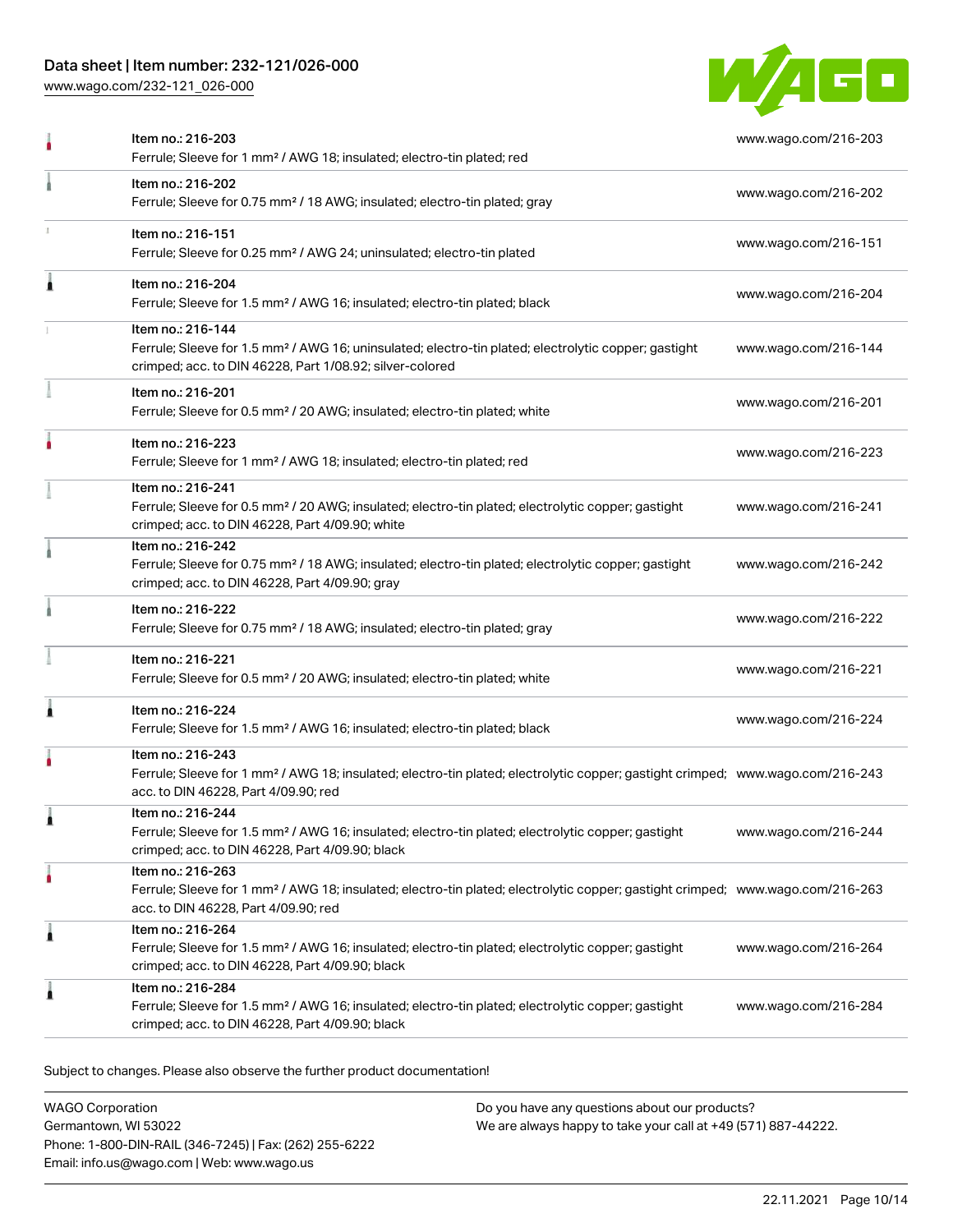## Data sheet | Item number: 232-121/026-000

[www.wago.com/232-121\\_026-000](http://www.wago.com/232-121_026-000)



|                                                         | Item no.: 216-262<br>Ferrule; Sleeve for 0.75 mm <sup>2</sup> / 18 AWG; insulated; electro-tin plated; electrolytic copper; gastight<br>crimped; acc. to DIN 46228, Part 4/09.90; gray |            |     | www.wago.com/216-262 |
|---------------------------------------------------------|----------------------------------------------------------------------------------------------------------------------------------------------------------------------------------------|------------|-----|----------------------|
|                                                         | Item no.: 216-301<br>Ferrule; Sleeve for 0.25 mm <sup>2</sup> / AWG 24; insulated; electro-tin plated; yellow                                                                          |            |     | www.wago.com/216-301 |
|                                                         | Item no.: 216-321<br>Ferrule; Sleeve for 0.25 mm <sup>2</sup> / AWG 24; insulated; electro-tin plated; yellow                                                                          |            |     | www.wago.com/216-321 |
|                                                         | Item no.: 216-322<br>Ferrule; Sleeve for 0.34 mm <sup>2</sup> / 22 AWG; insulated; electro-tin plated; green                                                                           |            |     | www.wago.com/216-322 |
|                                                         | Item no.: 216-302<br>Ferrule; Sleeve for 0.34 mm <sup>2</sup> / 22 AWG; insulated; electro-tin plated; light turquoise                                                                 |            |     | www.wago.com/216-302 |
| <b>Testing accessories</b>                              |                                                                                                                                                                                        |            |     |                      |
| Testing accessories                                     |                                                                                                                                                                                        |            |     |                      |
|                                                         | Item no.: 210-136<br>Test plug; 2 mm Ø; with 500 mm cable                                                                                                                              |            |     | www.wago.com/210-136 |
|                                                         | Item no.: 231-661<br>Test plugs for female connectors; for 5 mm and 5.08 mm pin spacing; 2,50 mm <sup>2</sup> ; light gray                                                             |            |     | www.wago.com/231-661 |
| <b>Downloads</b><br><b>Documentation</b>                |                                                                                                                                                                                        |            |     |                      |
| <b>Additional Information</b><br>Technical explanations |                                                                                                                                                                                        | 2019 Apr 3 | pdf | Download             |

|                                   | 2.0 MB     |          |
|-----------------------------------|------------|----------|
| <b>CAD files</b>                  |            |          |
| CAD data                          |            |          |
| 2D/3D Models 232-121/026-000      | <b>URL</b> | Download |
| CAE data                          |            |          |
| EPLAN Data Portal 232-121/026-000 | <b>URL</b> | Download |
| ZUKEN Portal 232-121/026-000      | URL        | Download |
| EPLAN Data Portal 232-121/026-000 | URL        | Download |

Subject to changes. Please also observe the further product documentation!

WAGO Corporation Germantown, WI 53022 Phone: 1-800-DIN-RAIL (346-7245) | Fax: (262) 255-6222 Email: info.us@wago.com | Web: www.wago.us Do you have any questions about our products? We are always happy to take your call at +49 (571) 887-44222.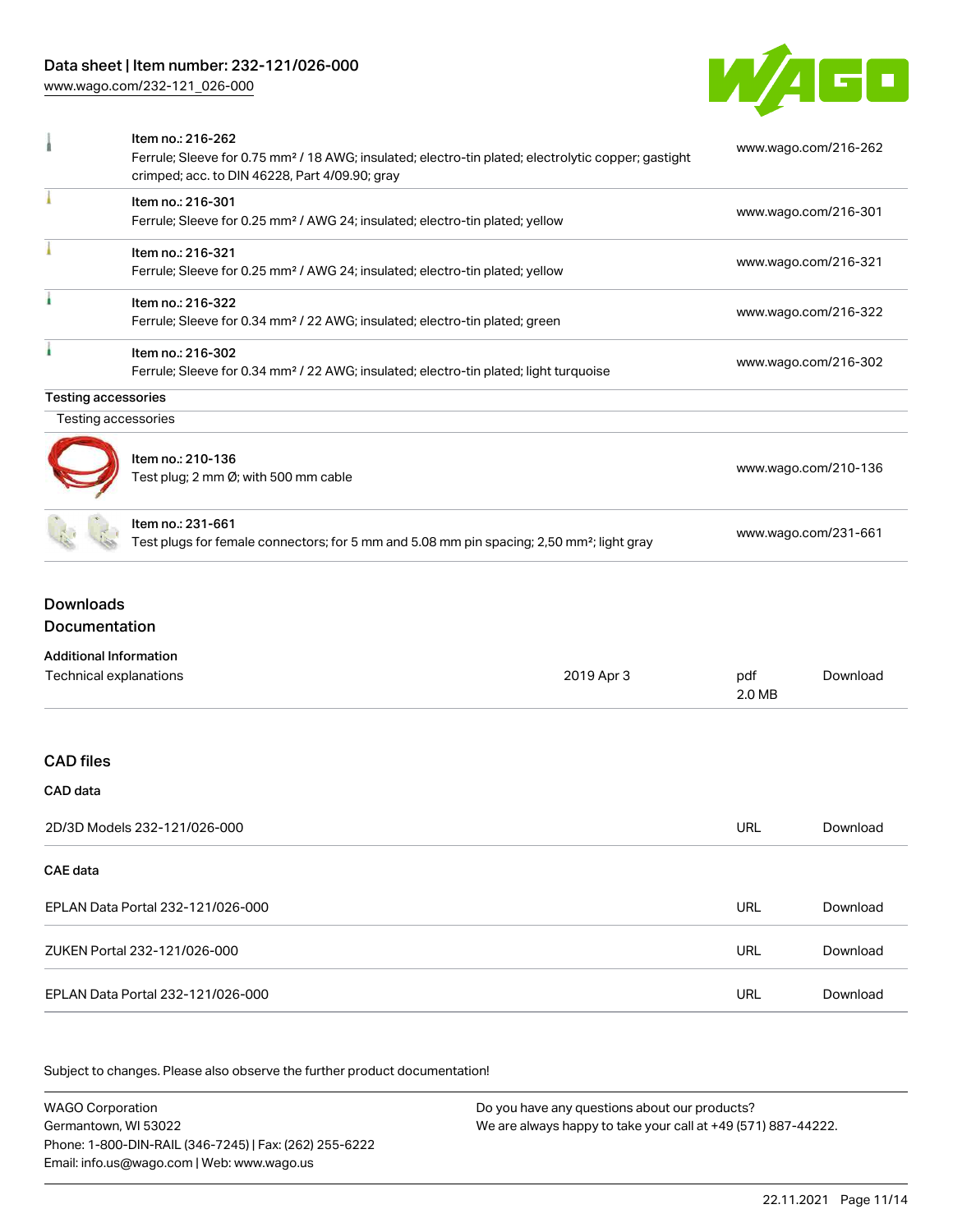### Environmental Product Compliance

Compliance Search

Environmental Product Compliance 232-121/026-000 1-conductor female connector, angled; CAGE CLAMP®; 2.5 mm²; Pin spacing 5 mm; 21-pole; 2,50 mm²; gray

#### Installation Notes



Inserting a conductor via 3.5 mm screwdriver – CAGE CLAMP® actuation parallel to conductor entry.



Inserting a conductor via 3.5 mm screwdriver – CAGE CLAMP® actuation perpendicular to conductor entry.



Inserting a conductor into CAGE CLAMP® unit via operating lever (231-291).



Inserting a conductor via operating tool.

Subject to changes. Please also observe the further product documentation!

WAGO Corporation Germantown, WI 53022 Phone: 1-800-DIN-RAIL (346-7245) | Fax: (262) 255-6222 Email: info.us@wago.com | Web: www.wago.us

Do you have any questions about our products? We are always happy to take your call at +49 (571) 887-44222.



URL [Download](https://www.wago.com/global/d/ComplianceLinkMediaContainer_232-121_026-000)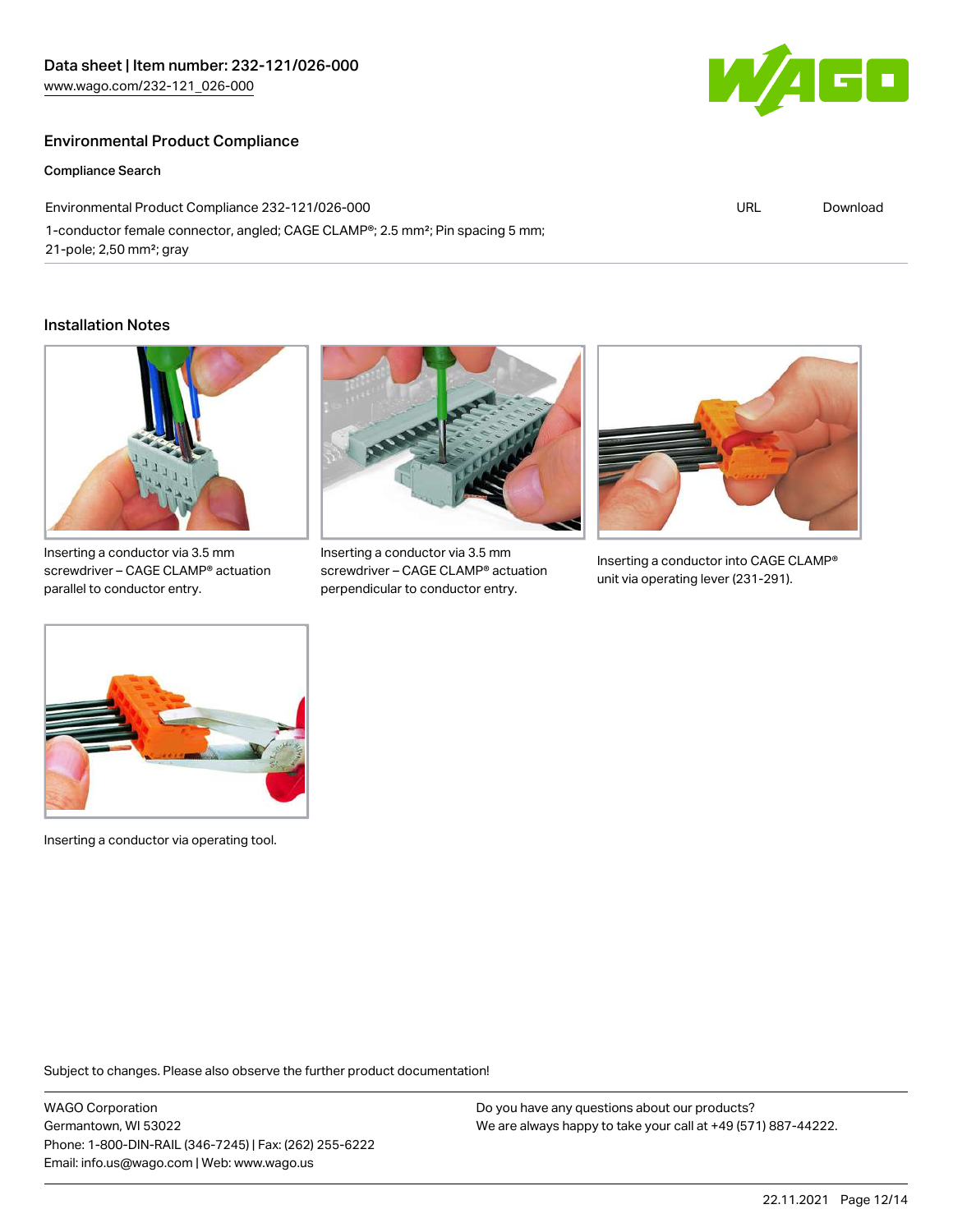



Coding a female connector by removing coding finger(s).



Testing – female connector with CAGE CLAMP®

Integrated test ports for testing perpendicular to conductor entry via 2 or 2.3 mm Ø test plug

#### Installation



Male connector with strain relief plate



Strain relief housing shown with a male connector equipped with CAGE CLAMP®

Subject to changes. Please also observe the further product documentation!

WAGO Corporation Germantown, WI 53022 Phone: 1-800-DIN-RAIL (346-7245) | Fax: (262) 255-6222 Email: info.us@wago.com | Web: www.wago.us